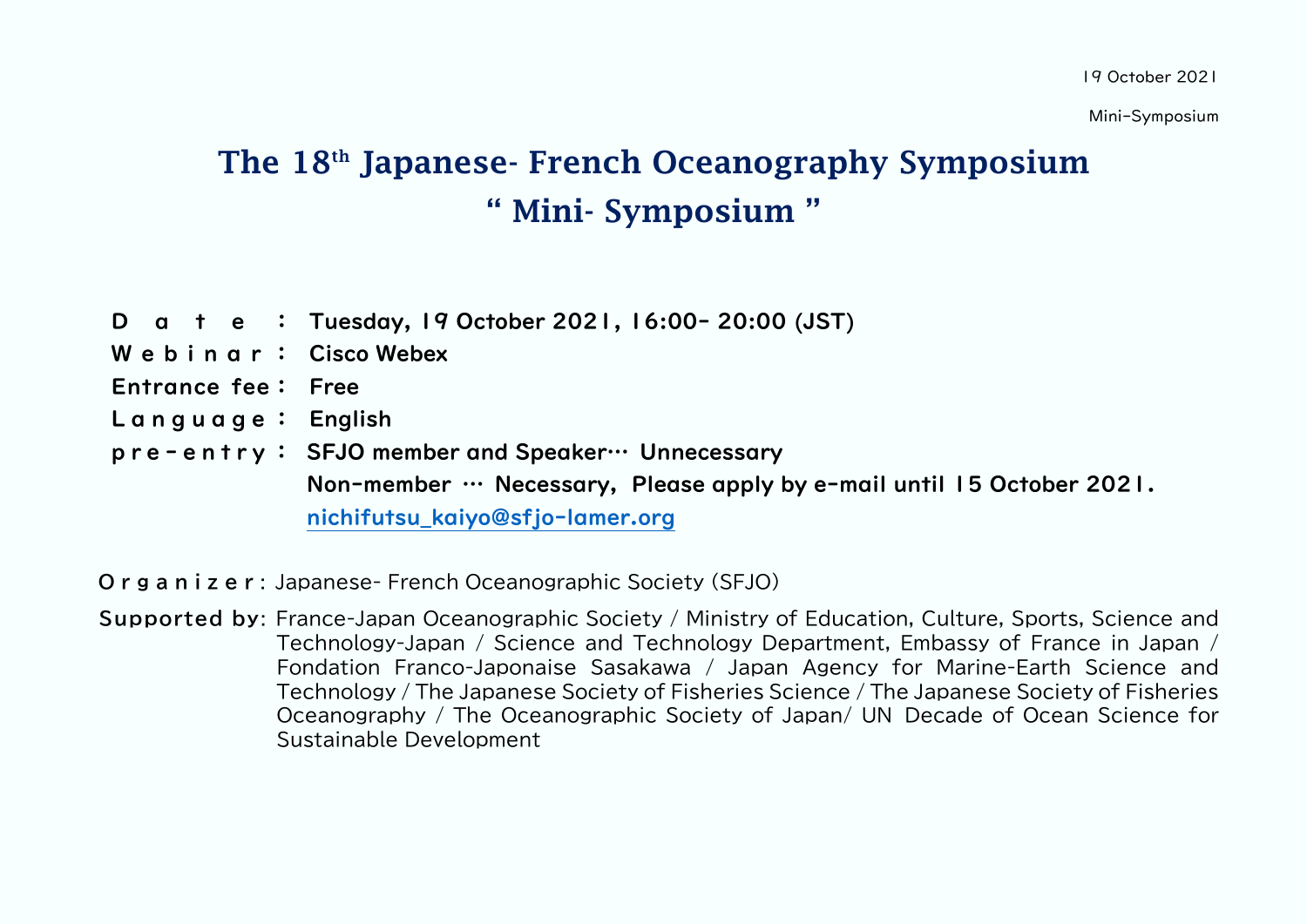## **■Objectives**

**Maintaining the diversity of life on Earth and the health of the oceans is critical to the well-being of humanity worldwide, yet essential resources are at risk as a direct result of unsustainable practices. Sustainable development cannot be achieved through technological solutions, political regulations or financial instruments alone, but requires a change in mindset and behaviour of people. "The UN Decade of Ocean Science for Sustainable Development (UNDOS) aims to achieve a sustainable "the Ocean We Want" by 2030 through the work of research institutes and scientists from around the world working together over the next decade.**

**UNDOS outlined seven Decade Outcomes: a clean ocean, a healthy and resilient ocean, a predicted ocean, a safe ocean, a sustainably harvested and productive**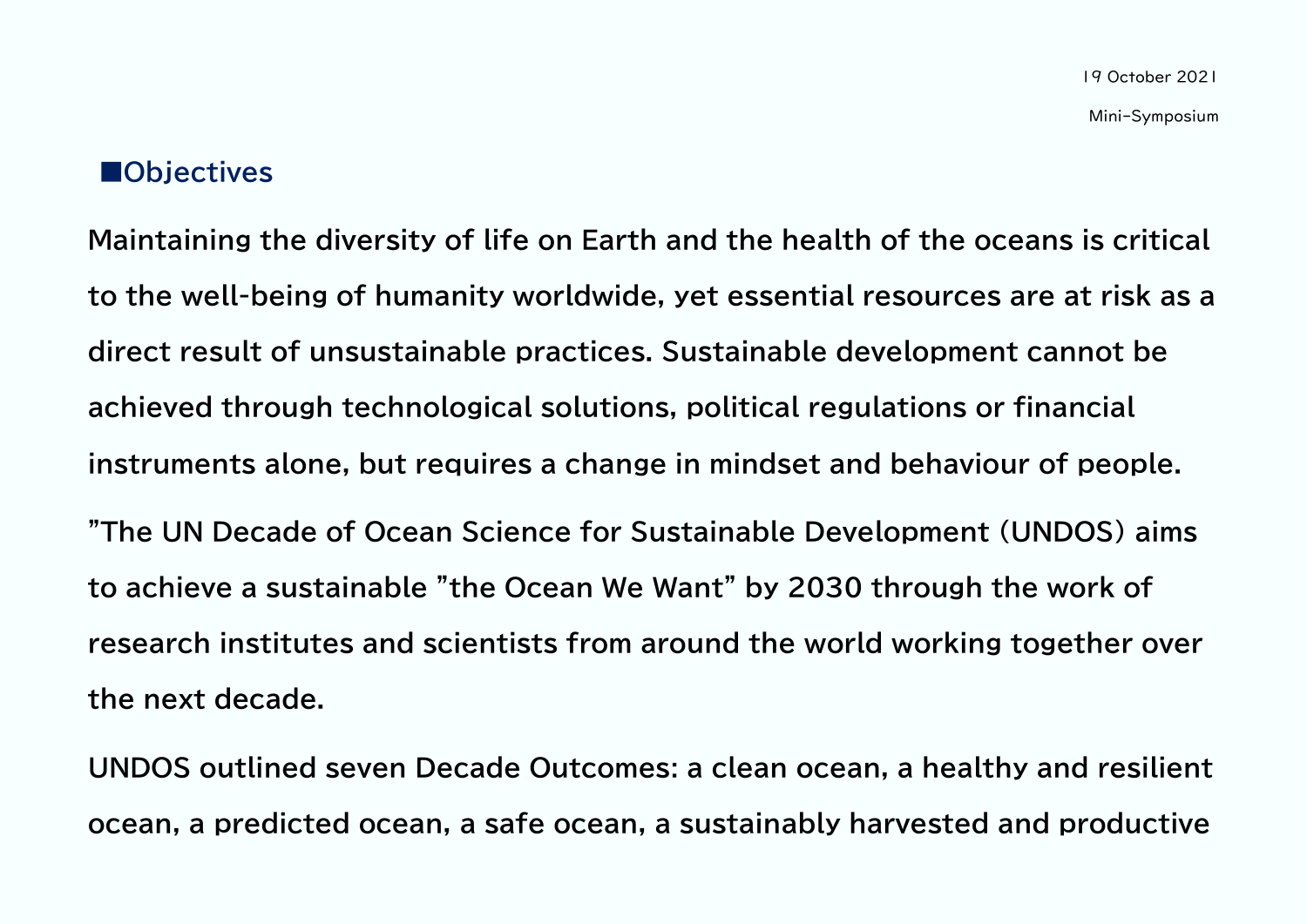**ocean, a transparent ocean and an inspiring and engaging ocean. The 18th French- Japanese Oceanography Symposium was organized in response to a common concern with UNDOS: the need to transform society in order to overcome the crisis facing the oceans and to create a sustainable world. This web-based mini-symposium will feature six talks by six speakers from each of France and Japan. We will choose one of Decade Outcomes that is closely related to the content of each talk and present it in that order. The presentations will be given in the order of the Decade Outcomes. It is hoped that this symposium will help to improve the understanding of the oceans among a wider audience and help to build a society that can appreciate the oceans.**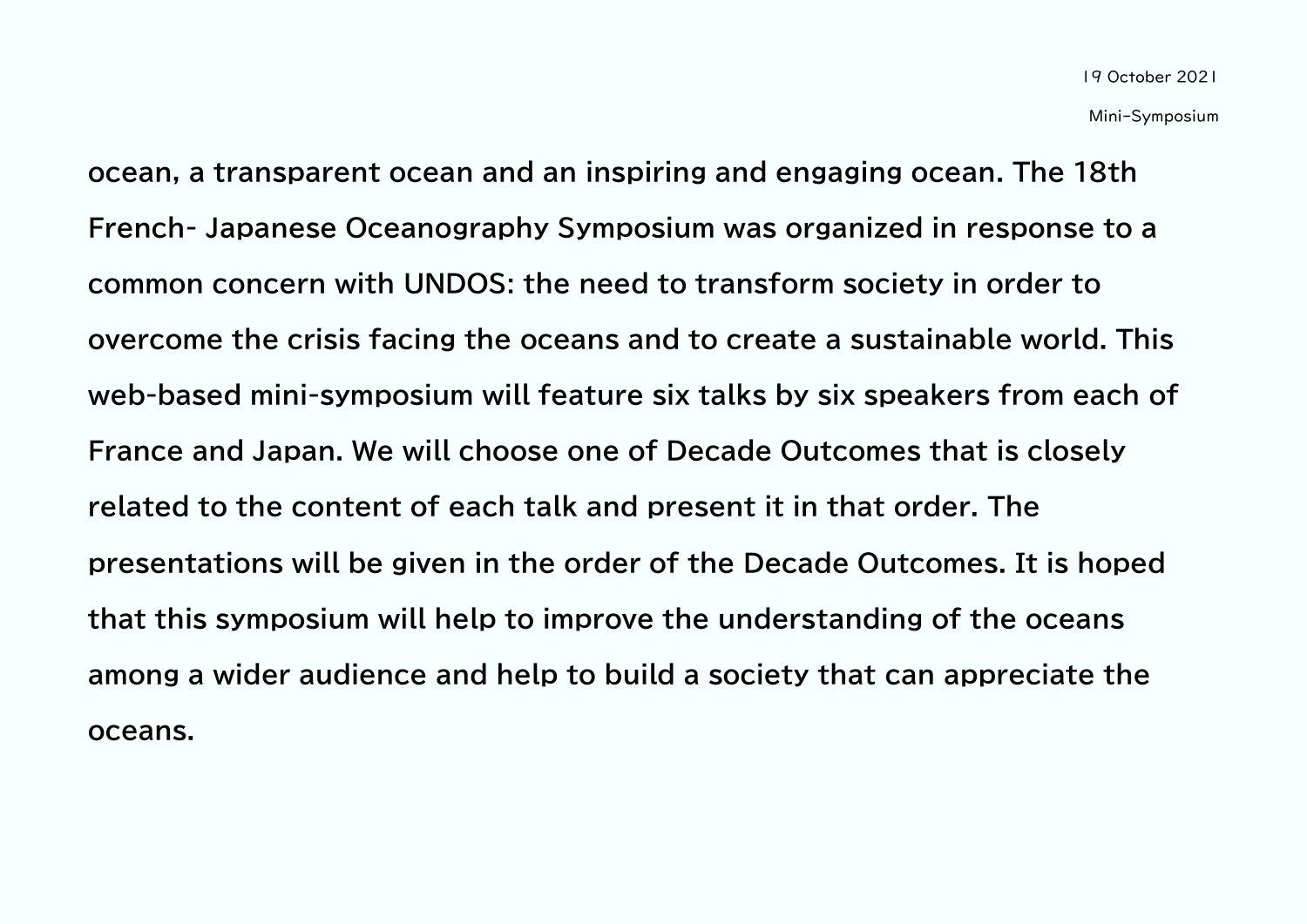19 October 2021

Mini-Symposium

## **■Program**

| Time (JST)         | Title                                                                                                                                                  | Speaker                       | The Ocean We Want for a sustainable<br>future is represented by seven<br><b>Decade Outcomes</b> |
|--------------------|--------------------------------------------------------------------------------------------------------------------------------------------------------|-------------------------------|-------------------------------------------------------------------------------------------------|
| $16:00 \sim 16:20$ | Plastics contamination in the<br>coastal areas around Japan                                                                                            | Hisayuki ARAKAWA              | I. A Clean Ocean                                                                                |
| $16:20 \sim 16:40$ | Environmental Conservation of the<br>Seto Inland Sea, Japan                                                                                            | <b>Kuningo TADA</b>           | I. A Clean Ocean                                                                                |
| $16:40 \sim 17:00$ | Marine biodiversity in the<br>Mediterranean, in the era of global<br>warming                                                                           | Charles-François BOUDOURESQUE | 2. A Healthy and Resilient Ocean                                                                |
| $17:00 \sim 17:20$ | Diversity of polydorid species<br>(Polychaeta: Spionidae) in the<br>English Channel (France) and on<br>the Pacific Coast of Tohoku District<br>(Japan) | Jean-Claude DAUVIN            | 2. A Healthy and Resilient Ocean                                                                |
| $17:20 \sim 17:40$ | <b>Toward Prediction of Interaction</b><br><b>Between Coastal Circulation and</b><br>the Kuroshio                                                      | Kiyoshi TANAKA                | 3. A Predicted Ocean                                                                            |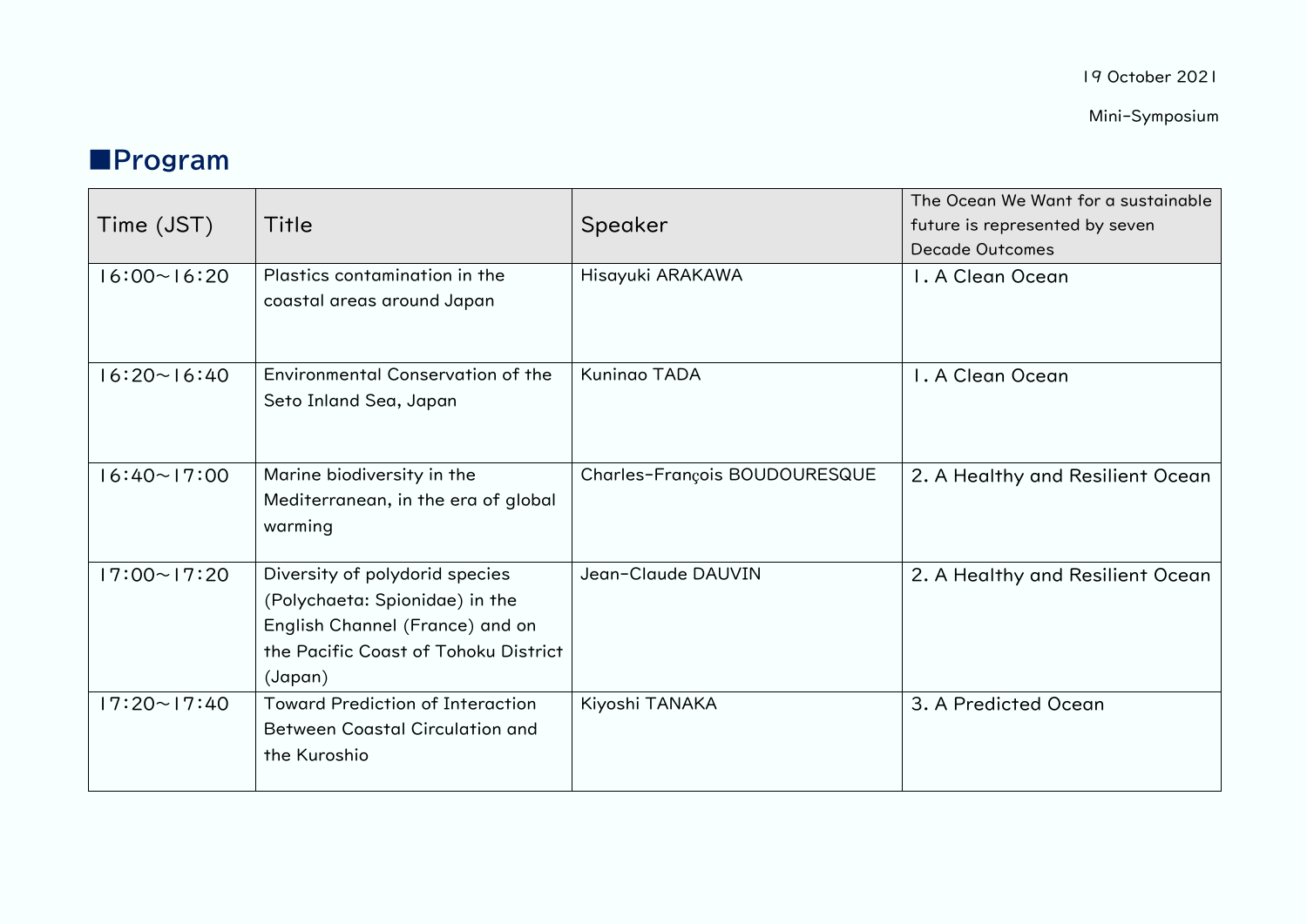| $17:40 \sim 18:00$ | Influence of global warming on<br>spatial distribution of Sargassum<br>horneri in northwestern Pacific                                                                                   | Teruhisa KOMATSU       | 3. A Predicted Ocean                                      |
|--------------------|------------------------------------------------------------------------------------------------------------------------------------------------------------------------------------------|------------------------|-----------------------------------------------------------|
| $18:00 \sim 18:20$ | How frequently can we observe<br>winds and waves for safer maritime<br>transport?                                                                                                        | Kaoru ICHIKAWA         | 4. A Safe Ocean                                           |
| $18:20 \sim 18:40$ | Safe seas through safe fishing<br>work                                                                                                                                                   | Hideyuki TAKAHASHI     | 4. A Safe Ocean                                           |
| $18:40 \sim 19:00$ | Sustainable development and<br>responsible exploitation. As an<br>example, the management and<br>exploitation of diadromous species<br>in the context of Small-Scale<br><b>Fisheries</b> | <b>Patrick PROUZET</b> | 5. A Sustainably Harvested and<br><b>Productive Ocean</b> |
| $19:00 \sim 19:20$ | Ecosystem-Based Management<br>approach applying to Artificial<br>Reefs assessment: a case study of<br>network analysis in Capbreton,<br>France                                           | Jessica SALAÜN         | 5. A Sustainably Harvested and<br><b>Productive Ocean</b> |
| $19:20 \sim 19:40$ | Failure of bivalve foundation<br>species recruitment in a context of<br>extreme heat wave event                                                                                          | <b>Franck LAGARDE</b>  | 5. A Sustainably Harvested and<br><b>Productive Ocean</b> |